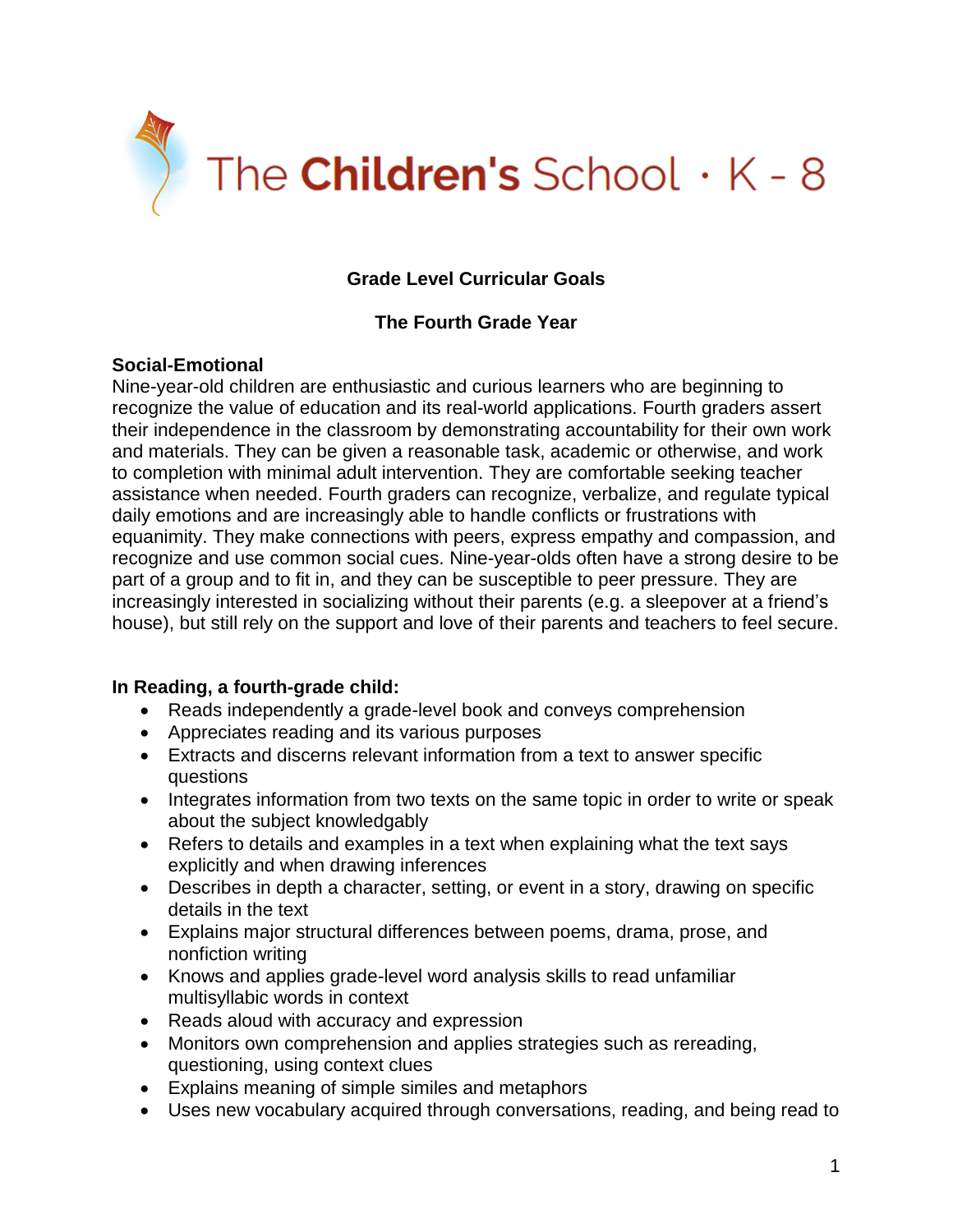## **In Writing, a fourth-grade child:**

- Writes for a variety of purposes (pleasure, reflection, to persuade, to inform)
- Organizes information into distinct paragraphs
- Understands and executes the basic structure of a research paper
- Creates original stories with a clear beginning, middle, end as well as a central problem and solution
- Is beginning to use more complex sentence structure
- Chooses words and phrases to convey ideas precisely
- Chooses punctuation for effect
- Uses proper punctuation (capital letters, periods, commas, quotation marks, parentheses, apostrophes) as well as basic grammar
- Spells grade-appropriate words correctly, consulting references as needed
- Edits and revises own writing
- Writes routinely over extended time frames (research, rough draft, revision) and shorter time frames (a single sitting or a day or two) for a range of purposes and audiences

#### **In Math, a fourth-grade child:**

- By end of fourth grade, knows from memory multiplication/division facts up to 12's
- Effectively uses mental math strategies, including estimation
- Identifies if an answer is "reasonable" or not
- Applies mathematical concepts to real-world problems
- Recognizes patterns and connections among numbers and operations
- Explains mathematical thinking both verbally and in writing
- Breaks down word problems and chooses appropriate operations and strategies to use
- Uses place value understanding to round multi-digit numbers to any place
- Fluently adds and subtracts multi-digit whole numbers using standard or invented algorithms
- Multiplies multi-digit numbers
- Identifies factor pairs for whole number from 1-100
- Is introduced to long division
- Adds and subtracts fractions and mixed numbers with like denominators
- Understands conversion of fractions to decimals and percentages
- Compares two decimals, fractions, or percentages by reasoning about their size
- Applies area and perimeter formulas for rectangles in real world problems
- Draws and identifies lines and angles
- Classifies shapes by properties of their lines and angles
- Recognizes a line of symmetry for a two-dimensional figure
- Collects data on a specific topic and organizes it into a graph or diagram
- Understands concept of average and calculates average from a simple set of data